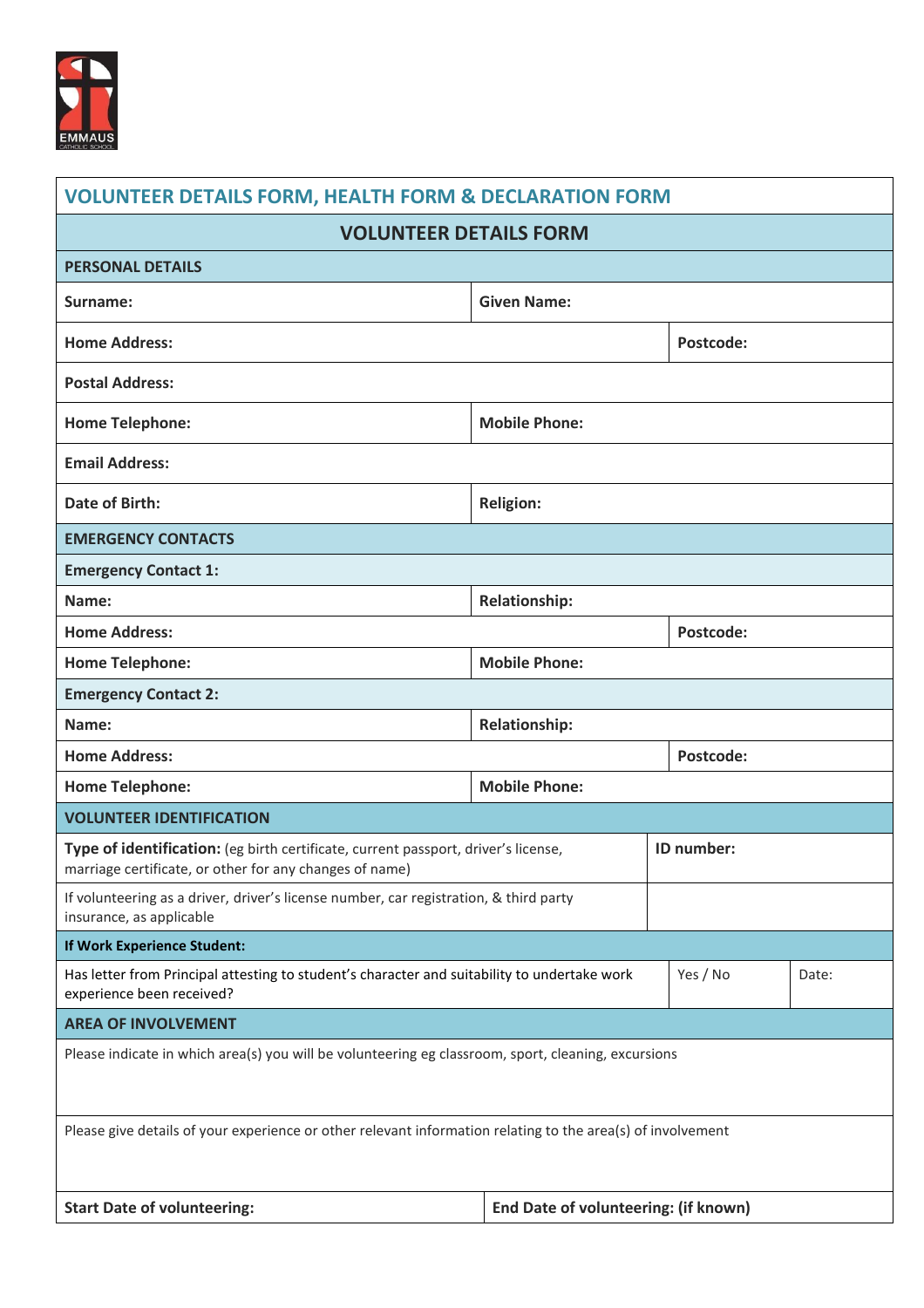| <b>MEDICAL CONTACT DETAILS</b>                                                                                                                         |                                                                                                      |  |  |  |
|--------------------------------------------------------------------------------------------------------------------------------------------------------|------------------------------------------------------------------------------------------------------|--|--|--|
| <b>Doctor's Name:</b>                                                                                                                                  |                                                                                                      |  |  |  |
| Ambulance Cover: Yes No<br>(Please circle<br>one)                                                                                                      |                                                                                                      |  |  |  |
| Private Health Cover: Yes No (Please circle<br>one)                                                                                                    |                                                                                                      |  |  |  |
| <b>HEALTH CARE DETAILS</b>                                                                                                                             |                                                                                                      |  |  |  |
| Do you have any medical condition, allergy or other health care concerns which we should be aware of in an<br>Yes No (Please circle one)<br>emergency? |                                                                                                      |  |  |  |
|                                                                                                                                                        |                                                                                                      |  |  |  |
|                                                                                                                                                        |                                                                                                      |  |  |  |
|                                                                                                                                                        |                                                                                                      |  |  |  |
| Are you aware of any medical condition that you have that could result in a medical emergency?                                                         |                                                                                                      |  |  |  |
| <b>Yes</b>                                                                                                                                             | No (Please circle one) If Yes, Please provide details of possible emergency and how to recognise it. |  |  |  |
|                                                                                                                                                        |                                                                                                      |  |  |  |
|                                                                                                                                                        |                                                                                                      |  |  |  |

## **MEDICAL CONSENT AND ACKNOWLEDGEMENT**

In case of an emergency, and in the event that I am unable to give consent at the time, I give the School permission to use their judgement in obtaining any medical attention which they may consider necessary. I consent to my doctor or medical specialist being contacted in a Medical Emergency.

To the best of my knowledge I have no known medical condition that would affect my role(s) in the areas of involvement as nominated in the Volunteer Details Form, and I will advise the school if my circumstances change.

I acknowledge my medical information will be kept on file at the school.

**Signature of Volunteer: Date: Date: Date:** 

## **VOLUNTEER DECLARATION FORM**

## **Child Protection and Privacy**

Volunteers play an important role in the education of children and young people in partnership with the staff of Catholic schools. Catholic schools must only engage volunteers who are appropriate, suitably skilled, trained and or qualified to work with children and young people.